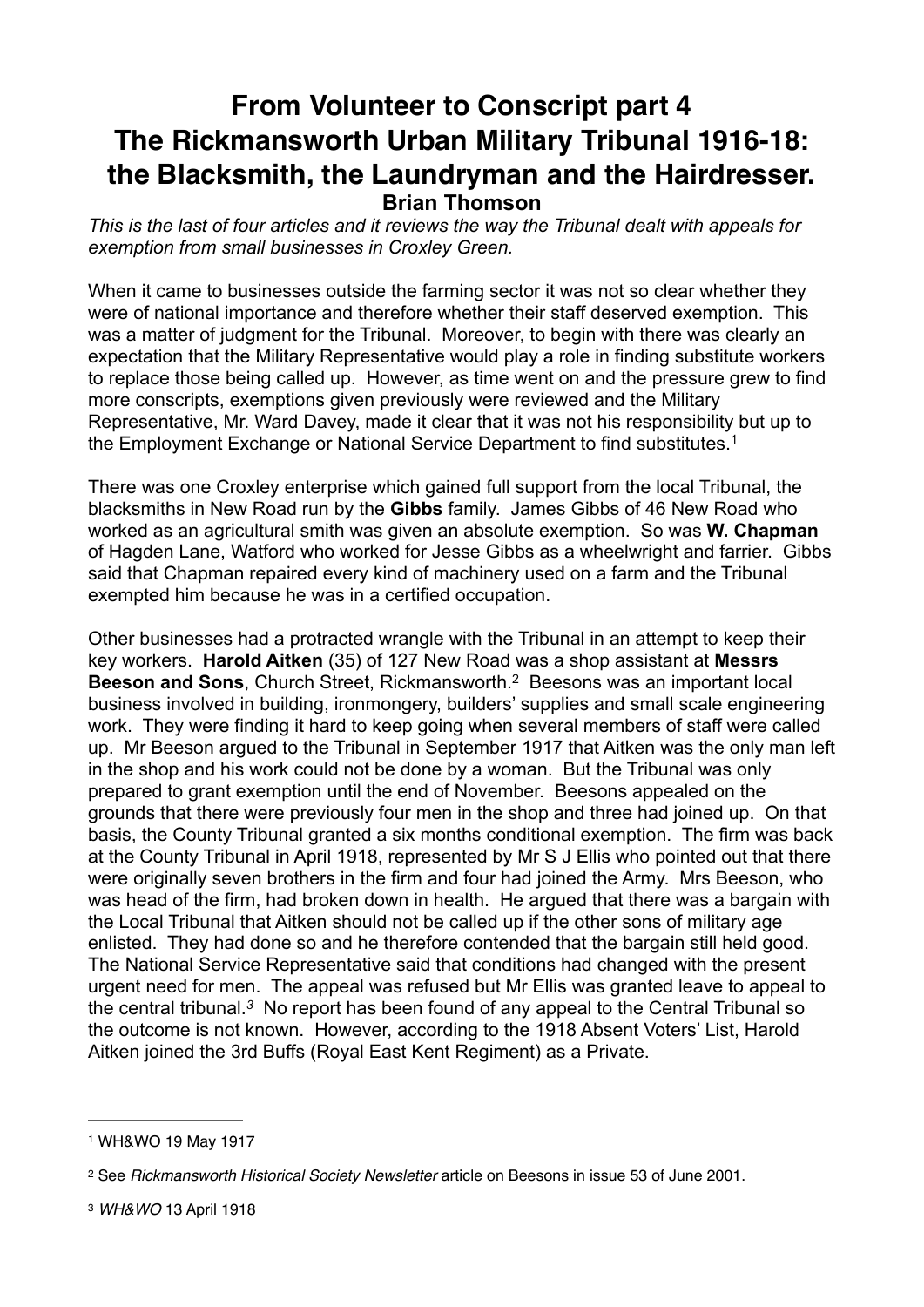The **Croxley Green Laundry** found itself in a similar position. The proprietor, Mr **B. C. Cheetham**, argued that his boilerman, **Percival Green** (aged 29 of 262 New Road), should be exempt because he was the only man on the premises and Cheetham had advertised five times without receiving a single reply. He would have to close down if Green went into the army. The Tribunal allowed six months' exemption in August 1916 provided that Green joined the special constables. In June 1917, Cheetham was back before the Tribunal arguing that substitutes sent from the Labour Exchange had proved useless. The Military Representative said that Green was a priority for enlistment because he was classed A and under 31. However, it was true that he was in a certified occupation. The Tribunal gave a further two months' exemption and Cheetham was instructed to do his best to find a substitute. He tried for more leniency by appealing to the County Tribunal but they confirmed the decision. The last record of this case in the Observer is of a further appearance at the local Tribunal in September 1917, when despite Cheetham's arguments about the impossibility of finding a substitute, the Tribunal decided that the exemption should only last until the end of November. Green enlisted and, in 1918, was an Air Mechanic in 118 Squadron, RAF. Finally, Cheetham himself (aged 39) was forced to apply to the Tribunal in October 1918 but managed to gain exemption on grounds of his occupation.

The **Croxley Green Co-operative Society** failed to prevent their vanman and bakery assistant, **G. Mead** (24), being called up early in 1917. However, they were more successful with respect to the manager, **George Kingham** (aged 38 of Yorke Road). He was granted conditional exemption in May and December 1917. Kingham's case was examined again in October 1918 and by then he held a protection certificate, obtained by the Co-operative Society.

**George Ide** (aged 41) was a motor engineer living in Watford Road who managed the works for George Jones and Sons, Coachbuilders and Motor Engineers, Church Street Rickmansworth.<sup>4</sup> Ide appeared before the tribunal five times. He had been working on government controlled agricultural tractors so, because of his skills, he managed to get the tribunal to renew his conditional exemption throughout the war.

In contrast, **Wallis' builders and decorators** were not so successful. **C H Wallis** (24) of 3 New Road argued that his father could not run the business alone if he was called up. But the Tribunal was having none of it and both he and **H R Revell** who worked for the Wallis family were required to enlist in 1916. In 1918, when the electoral register was compiled, Wallis was an Air Mechanic with the RAF but Revell was living at home in Copthorne Cottages.

**Henry Sharman** was 35 when he first appeared before the Tribunal in April 1917. He was a hairdresser and lived at 226 New Road. Although hairdressing could hardly be described as a vital contribution to the war effort, Sharman managed to remain exempt, provided he joined the special constables, until the end of the war. The reason appears to be his lack of medical fitness.

It is noticeable that, as the war went on, more pressure was brought to enlist men who had, earlier, warranted exemption because of their contribution to the community. For example, **Arthur Dorrell** (39) baker, **Percy Singleton** foreman baker at the Co-op and **Jeremiah Saunders** (Sanders) butcher (38) were granted absolute exemption in July 1916. However, Singleton enlisted in 1917 and became a Private in the 12th Field Battery,

<sup>4</sup> See RHS Newsletter article on John and George Jones in issue 79